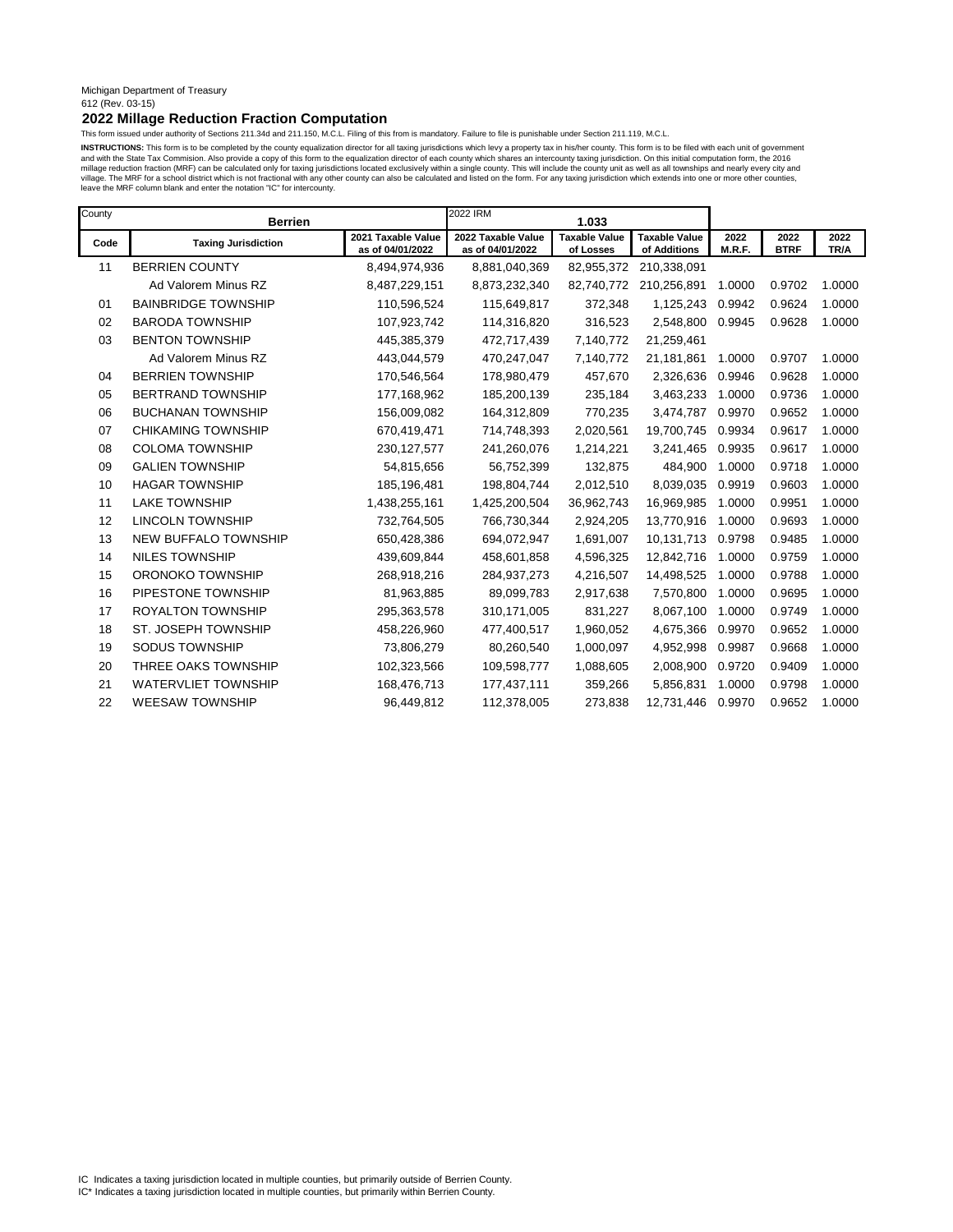| County | <b>Berrien</b>              |                                        | 2022 IRM                               | 1.033                             |                                      |                |                     |
|--------|-----------------------------|----------------------------------------|----------------------------------------|-----------------------------------|--------------------------------------|----------------|---------------------|
| Code   | <b>Taxing Jurisdiction</b>  | 2021 Taxable Value<br>as of 04/01/2022 | 2022 Taxable Value<br>as of 04/01/2022 | <b>Taxable Value</b><br>of Losses | <b>Taxable Value</b><br>of Additions | 2022<br>M.R.F. | 2022<br><b>BTRF</b> |
| 50     | <b>BENTON HARBOR CITY</b>   | 122,697,423                            | 133, 122, 222                          | 2,890,067                         | 9,543,916                            |                |                     |
|        | Ad Valorem Minus RZ         | 122,519,726                            | 132,944,522                            | 2,890,067                         | 9,543,916                            | 1.0000         | 0.9694              |
| 56     | <b>BRIDGMAN CITY</b>        | 116,758,636                            | 122,532,438                            | 1,154,966                         | 2,210,500                            | 0.9925         | 0.9608              |
| 58     | <b>BUCHANAN CITY</b>        | 96,201,742                             | 100,109,013                            | 1,514,853                         | 1,530,287                            | 0.9922         | 0.9605              |
| 60     | <b>COLOMA CITY</b>          | 35,699,293                             | 37,235,928                             | 210,724                           | 419,515                              | 0.9957         | 0.9639              |
| 62     | NEW BUFFALO CITY            | 257,774,510                            | 273,327,902                            | 137,800                           | 2,244,182                            | 0.9818         | 0.9504              |
| 70     | <b>NILES CITY</b>           | 208,179,784                            | 218,801,749                            | 1,675,598                         | 4,367,290                            | $1.C.*$        | $1.C.*$             |
| 76     | ST. JOSEPH CITY             | 512,845,065                            | 535,569,035                            | 1,569,776                         | 10,036,600                           |                |                     |
|        | Ad Valorem Minus RZ         | 507,617,777                            | 530,409,098                            | 1,355,176                         | 10,033,000                           | 1.0000         | 0.9729              |
| 78     | <b>WATERVLIET CITY</b>      | 30,042,140                             | 31,710,303                             | 307,179                           | 244,200                              | 0.9762         | 0.9450              |
| 30     | <b>BARODA VILLAGE</b>       | 21,312,791                             | 23,289,472                             | 40,143                            | 1,080,000                            | 0.9894         | 0.9578              |
| 32     | BERRIEN SPRINGS VILLAGE     | 53,424,000                             | 59,520,551                             | 2,891,853                         | 7,608,825                            | 1.0000         | 0.9734              |
| 34     | <b>EAU CLAIRE VILLAGE</b>   | 11,738,568                             | 13,218,447                             | 530,542                           | 1,594,000                            | 0.9960         | 0.9642              |
| 37     | <b>GALIEN VILLAGE</b>       | 9,519,806                              | 9,982,215                              | 81,721                            | 108,100                              | 0.9874         | 0.9558              |
| 39     | <b>GRAND BEACH VILLAGE</b>  | 139,124,984                            | 145,866,441                            | 151,888                           | 85,400                               | 0.9848         | 0.9533              |
| 41     | MICHIANA VILLAGE            | 78,921,110                             | 83,072,905                             | 5,400                             | 70,400                               | 0.9821         | 0.9508              |
| 43     | <b>SHOREHAM VILLAGE</b>     | 65,095,532                             | 69,049,810                             | 61,400                            | 239.100                              | 0.9763         | 0.9451              |
| 45     | <b>STEVENSVILLE VILLAGE</b> | 41,279,216                             | 43,075,339                             | 557,709                           | 1,283,700                            | 1.0000         | 0.9744              |
| 47     | THREE OAKS VILLAGE          | 43,172,670                             | 47,160,769                             | 836,988                           | 1,823,100                            | 0.9646         | 0.9338              |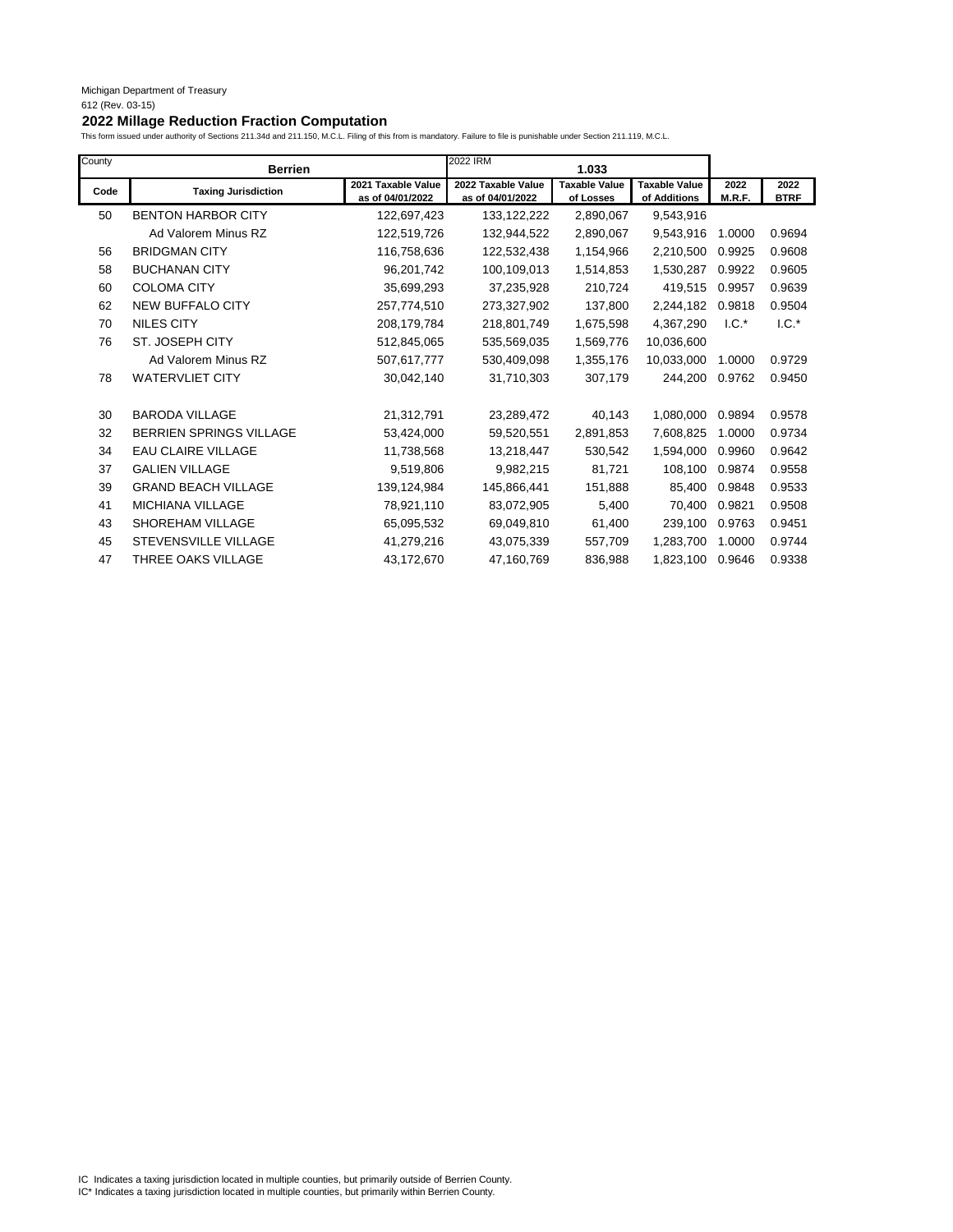| County         | Berrien                     |                                        | 2022 IRM                               | 1.033                             |                                      |                |                     |
|----------------|-----------------------------|----------------------------------------|----------------------------------------|-----------------------------------|--------------------------------------|----------------|---------------------|
| Code           | <b>Taxing Jurisdiction</b>  | 2021 Taxable Value<br>as of 04/01/2022 | 2022 Taxable Value<br>as of 04/01/2022 | <b>Taxable Value</b><br>of Losses | <b>Taxable Value</b><br>of Additions | 2022<br>M.R.F. | 2022<br><b>BTRF</b> |
| Berrien County |                             |                                        |                                        |                                   |                                      |                |                     |
|                | 11010 BENTON HARBOR SCHOOLS | 765,357,568                            | 809,053,550                            | 11,542,682                        | 32,902,259                           | 1.0000         | 0.9712              |
|                | Ad Valorem Minus RZ         | 762,839,071                            | 806,405,458                            | 11,542,682                        | 32,824,659                           | 1.0000         | 0.9712              |
|                | Non-PRE/MBT                 | 371,073,922                            | 398,492,637                            | 2,494,929                         | 19,518,041                           | 1.0000         | 0.9726              |
|                | 11-01 BAINBRIDGE TOWNSHIP   | 28,305,882                             | 29,448,110                             | 72,527                            | 150,000                              |                |                     |
|                | Non-PRE/MBT                 | 4,877,125                              | 5,102,801                              | 6,800                             | 82,100                               |                |                     |
|                | 11-03 BENTON TOWNSHIP       | 436,178,252                            | 462,510,402                            | 7,078,072                         | 20,576,361                           |                |                     |
|                | Ad Valorem Minus RZ         | 433,837,452                            | 460,040,010                            | 7,078,072                         | 20,498,761                           |                |                     |
|                | Non-PRE/MBT                 | 237,590,844                            | 256,564,974                            | 1,806,430                         | 12,847,925                           |                |                     |
|                | 11-10 HAGAR TOWNSHIP        | 36,365,614                             | 37,290,510                             | 204,145                           | 602,600                              |                |                     |
|                | Non-PRE/MBT                 | 17,240,996                             | 17,546,776                             | 76,645                            | 480,800                              |                |                     |
|                | 11-16 PIPESTONE TOWNSHIP    | 257,548                                | 266,676                                | 0                                 | 800                                  |                |                     |
|                | Non-PRE/MBT                 | 2,100                                  | 2,300                                  | $\mathbf 0$                       | 300                                  |                |                     |
|                | 11-18 ST. JOSEPH TOWNSHIP   | 96,164,794                             | 99,722,297                             | 313,774                           | 1,186,417                            |                |                     |
|                | Non-PRE/MBT                 | 19,952,319                             | 20,421,857                             | 41,716                            | 471,600                              |                |                     |
|                | 11-19 SODUS TOWNSHIP        | 58,099,075                             | 63,271,706                             | 984,097                           | 4,151,265                            |                |                     |
|                | Non-PRE/MBT                 | 13,011,531                             | 13,879,059                             | 145,605                           | 561,500                              |                |                     |
|                | 11-50 CITY OF BENTON HARBOR | 106,079,005                            | 112,235,680                            | 2,890,067                         | 6,234,816                            |                |                     |
|                | Ad Valorem Minus RZ         | 105,901,308                            | 112,057,980                            | 2,890,067                         | 6,234,816                            |                |                     |
|                | Non-PRE/MBT                 | 76,528,803                             | 82,771,120                             | 417,733                           | 5,073,816                            |                |                     |
|                | 11-76 CITY OF ST. JOSEPH    | 3,907,398                              | 4,308,169                              | 0                                 | 0                                    |                |                     |
|                | Non-PRE/MBT                 | 1,870,204                              | 2,203,750                              | 0                                 | 0                                    |                |                     |
|                | 11020 ST. JOSEPH SCHOOLS    | 1,133,412,619                          | 1,191,350,125                          | 3,983,631                         | 26,759,333                           | 1.0000         | 0.9698              |
|                | Ad Valorem Minus RZ         | 1,128,185,331                          | 1,186,190,188                          | 3,769,031                         | 26,755,733                           | 1.0000         | 0.9698              |
|                | Non-PRE/MBT                 | 347,758,825                            | 372,983,613                            | 418,158                           | 14,000,100                           | 0.9995         | 0.9676              |
|                | 11-12 LINCOLN TOWNSHIP      | 40,926,717                             | 45,027,928                             | 258,577                           | 2,585,484                            |                |                     |
|                | Non-PRE/MBT                 | 2,996,150                              | 3,403,792                              | 26,692                            | 278,300                              |                |                     |
|                | 11-17 ROYALTON TOWNSHIP     | 241,883,823                            | 255, 151, 018                          | 578,500                           | 7,465,700                            |                |                     |
|                | Non-PRE/MBT                 | 49,738,735                             | 56,353,095                             | 104,565                           | 6,103,300                            |                |                     |
|                | 11-18 ST. JOSEPH TOWNSHIP   | 325,045,994                            | 339,023,771                            | 1,576,778                         | 3,362,449                            |                |                     |
|                | Ad Valorem Minus RZ         | 325,045,994                            | 339,023,771                            | 1,576,778                         | 3,362,449                            |                |                     |
|                | 11-50 CITY OF BENTON HARBOR | 16,618,418                             | 20,886,542                             | 0                                 | 3,309,100                            |                |                     |
|                | Non-PRE/MBT                 | 8,772,024                              | 12,248,967                             | $\mathbf 0$                       | 2,789,600                            |                |                     |
|                | 11-76 CITY OF ST. JOSEPH    | 508,937,667                            | 531,260,866                            | 1,569,776                         | 10,036,600                           |                |                     |
|                | Ad Valorem Minus RZ         | 503,710,379                            | 526,100,929                            | 1,355,176                         | 10,033,000                           |                |                     |
|                | Non-PRE/MBT                 | 215,395,095                            | 226,641,052                            | 122,187                           | 3,526,400                            |                |                     |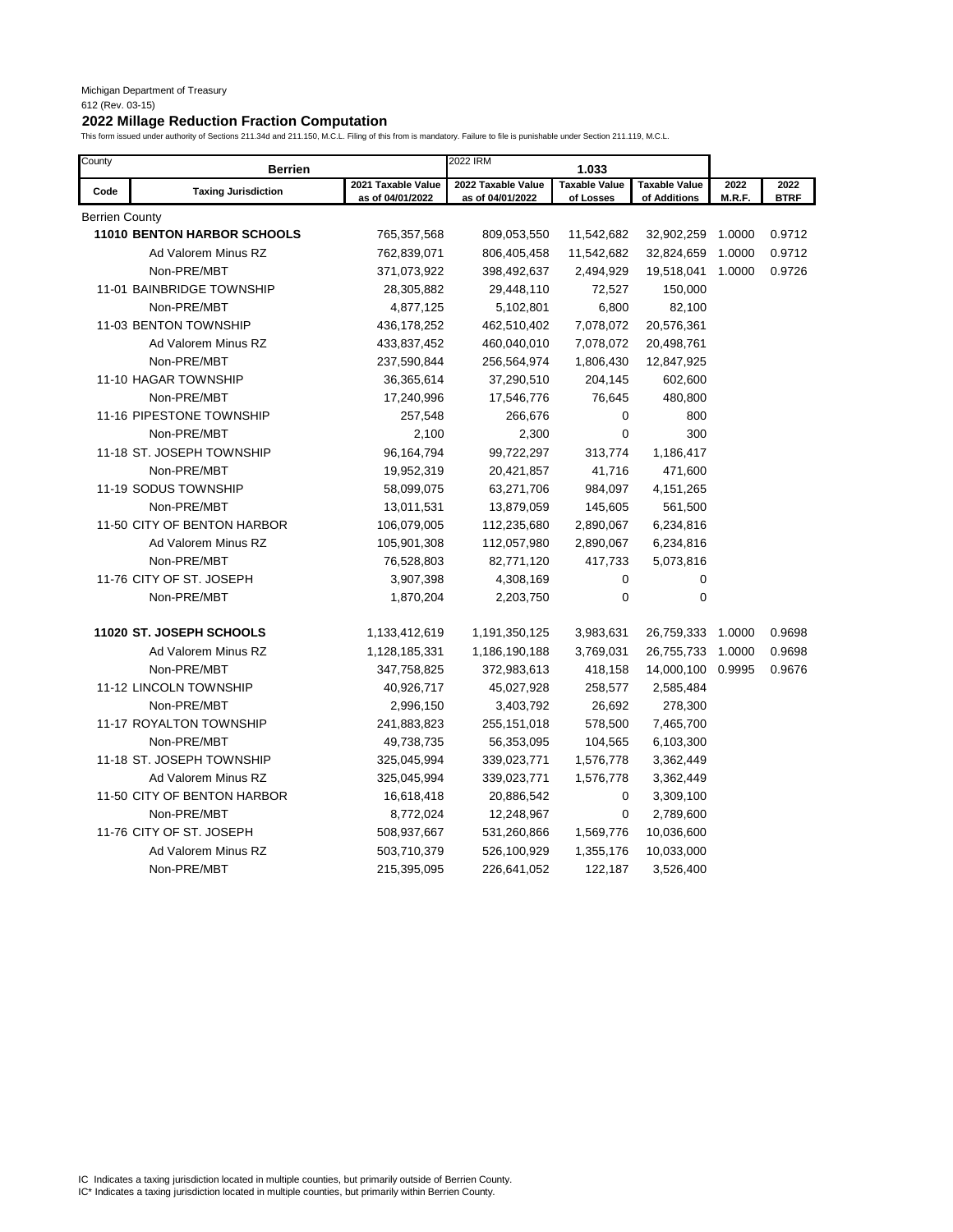| County         | <b>Berrien</b>                   |                                        | 2022 IRM                               | 1.033                             |                                      |                |                     |
|----------------|----------------------------------|----------------------------------------|----------------------------------------|-----------------------------------|--------------------------------------|----------------|---------------------|
| Code           | <b>Taxing Jurisdiction</b>       | 2021 Taxable Value<br>as of 04/01/2022 | 2022 Taxable Value<br>as of 04/01/2022 | <b>Taxable Value</b><br>of Losses | <b>Taxable Value</b><br>of Additions | 2022<br>M.R.F. | 2022<br><b>BTRF</b> |
|                | <b>11030 LAKESHORE SCHOOLS</b>   | 863,113,740                            | 901,920,823                            | 3,147,807                         | 14,333,132                           | 1.0000         | 0.9689              |
|                | Non-PRE/MBT                      | 208,593,126                            | 219,304,484                            | 612,243                           | 6,608,100                            | 1.0000         | 0.9778              |
|                | 11-02 BARODA TOWNSHIP            | 91,402,384                             | 96,865,125                             | 285,092                           | 2,236,100                            |                |                     |
|                | Non-PRE/MBT                      | 20,044,270                             | 21,750,609                             | 32,243                            | 1,044,900                            |                |                     |
|                | 11-11 LAKE TOWNSHIP              | 7,231,529                              | 7,781,407                              | 1,200                             | 300,100                              |                |                     |
|                | Non-PRE/MBT                      | 887,407                                | 887,487                                | 1,200                             | 6,300                                |                |                     |
|                | 11-12 LINCOLN TOWNSHIP           | 690,069,120                            | 719,909,703                            | 2,643,328                         | 11,129,832                           |                |                     |
|                | Non-PRE/MBT                      | 171,916,377                            | 179,955,462                            | 548,600                           | 5,194,100                            |                |                     |
|                | 11-15 ORONOKO TOWNSHIP           | 718,112                                | 739,093                                | 0                                 | 700                                  |                |                     |
|                | Non-PRE/MBT                      | 48,528                                 | 47,417                                 | 0                                 | 700                                  |                |                     |
|                | 11-17 ROYALTON TOWNSHIP          | 36,676,423                             | 37,971,046                             | 148,687                           | 539,900                              |                |                     |
|                | Non-PRE/MBT                      | 4,518,552                              | 4,851,665                              | 25,500                            | 318,800                              |                |                     |
|                | 11-18 ST. JOSEPH TOWNSHIP        | 37,016,172                             | 38,654,449                             | 69,500                            | 126,500                              |                |                     |
|                | Non-PRE/MBT                      | 11,177,992                             | 11,811,844                             | 4,700                             | 43,300                               |                |                     |
|                |                                  |                                        |                                        |                                   |                                      |                |                     |
| 11033<br>11034 | <b>RIVER VALLEY SCHOOLS</b>      | 839,252,451                            | 905,036,806                            | 3,047,980                         | 33,206,141                           | 0.9908         | 0.9591              |
|                | Non-PRE/MBT                      | 471,688,775                            | 512,149,019                            | 1,285,655                         | 18,046,546 0.9835                    |                | 0.9520              |
|                | 11033 RIVER VALLEY (ORIGINAL)    | 779,944,805                            | 843,601,450                            | 2,885,261                         | 32,532,541                           |                |                     |
|                | Non-PRE/MBT                      | 456,242,930                            | 495,720,540                            | 1,219,501                         | 17,466,946                           |                |                     |
|                | 11-02 BARODA TOWNSHIP            | 11,238,283                             | 11,927,195                             | 30,186                            | 288,700                              |                |                     |
|                | Non-PRE/MBT                      | 3,129,483                              | 3,567,604                              | 29,999                            | 269,300                              |                |                     |
|                | 11-06 BUCHANAN TOWNSHIP          | 8,887,077                              | 9,370,438                              | 14,934                            | 142,700                              |                |                     |
|                | Non-PRE/MBT                      | 2,744,649                              | 2,837,015                              | 12,000                            | 25,500                               |                |                     |
|                | 11-07 CHIKAMING TOWNSHIP         | 560,169,419                            | 598,882,472                            | 1,381,952                         | 16,665,395                           |                |                     |
|                | Non-PRE/MBT                      | 381,509,412                            | 414,198,349                            | 367,911                           | 14,113,900                           |                |                     |
|                | 11-09 GALIEN TOWNSHIP            | 2,073,672                              | 2,107,915                              | 0                                 | 600                                  |                |                     |
|                | Non-PRE/MBT                      | 451,725                                | 455,856                                | 0                                 | 600                                  |                |                     |
|                | 11-11 LAKE TOWNSHIP              | 21,716,571                             | 23,065,419                             | 92,645                            | 492,900                              |                |                     |
|                | Non-PRE/MBT                      | 10,112,969                             | 10,700,393                             | 27,691                            | 359,100                              |                |                     |
|                | 11-13 NEW BUFFALO TOWNSHIP       | 1,378,937                              | 1,418,350                              | 11,100                            | 20,800                               |                |                     |
|                | Non-PRE/MBT                      | 556,133                                | 563,891                                | 0                                 | 0                                    |                |                     |
|                | 11-15 ORONOKO TOWNSHIP           | 1,767,019                              | 2,300,518                              | 25,545                            | 537,500                              |                |                     |
|                | Non-PRE/MBT                      | 639,104                                | 654,556                                | 0                                 | 28,000                               |                |                     |
|                | 11-20 THREE OAKS TOWNSHIP        | 102,323,566                            | 109,598,777                            | 1,088,605                         | 2,008,900                            |                |                     |
|                | Non-PRE/MBT                      | 36,787,057                             | 40,561,605                             | 741,900                           | 1,589,000                            |                |                     |
|                | 11-22 WEESAW TOWNSHIP            | 70,390,261                             | 84,930,366                             | 240,294                           | 12,375,046                           |                |                     |
|                | Non-PRE/MBT                      | 20,312,398                             | 22, 181, 271                           | 40,000                            | 1,081,546                            |                |                     |
|                | 11034 RIVER VALLEY (GALIEN DEBT) | 59,307,646                             | 61,435,356                             | 162,719                           | 673,600                              |                |                     |
|                | Non-PRE/MBT                      | 15,445,845                             | 16,428,479                             | 66,154                            | 579,600                              |                |                     |
|                | 11-09 GALIEN TOWNSHIP            | 45,638,160                             | 47,291,936                             | 129,175                           | 446,000                              |                |                     |
|                | Non-PRE/MBT                      | 12,614,780                             | 13,394,881                             | 49,254                            | 408,700                              |                |                     |
|                | 11-22 WEESAW TOWNSHIP            | 13,669,486                             | 14,143,420                             | 33,544                            | 227,600                              |                |                     |
|                | Non-PRE/MBT                      | 2,831,065                              | 3,033,598                              | 16,900                            | 170,900                              |                |                     |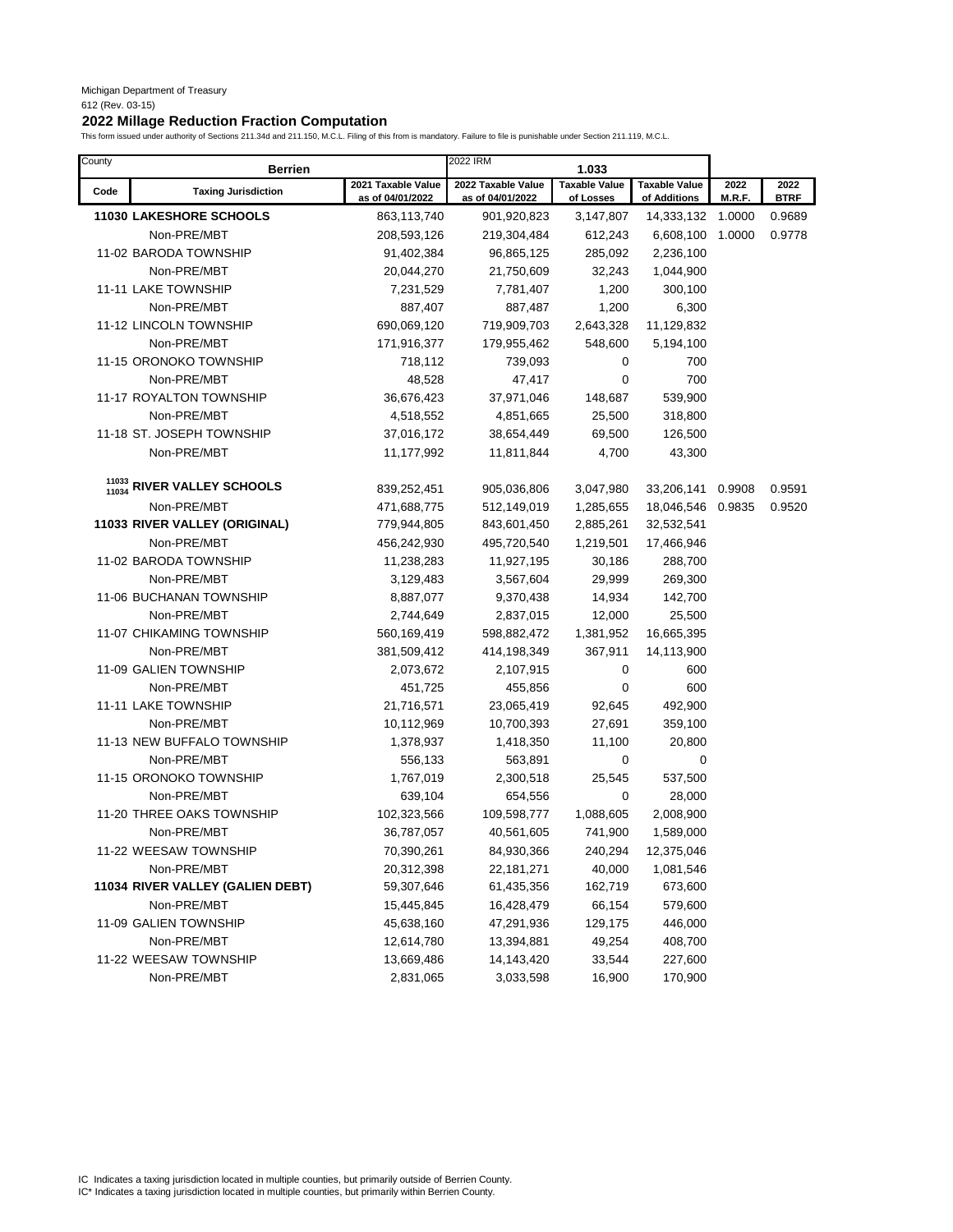# **2022 Millage Reduction Fraction Computation**

This form issued under authority of Sections 211.34d and 211.150, M.C.L. Filing of this from is mandatory. Failure to file is punishable under Section 211.119, M.C.L.

| County | <b>Berrien</b>                       |                                        | 2022 IRM                               | 1.033                             |                                      |                |                     |
|--------|--------------------------------------|----------------------------------------|----------------------------------------|-----------------------------------|--------------------------------------|----------------|---------------------|
| Code   | <b>Taxing Jurisdiction</b>           | 2021 Taxable Value<br>as of 04/01/2022 | 2022 Taxable Value<br>as of 04/01/2022 | <b>Taxable Value</b><br>of Losses | <b>Taxable Value</b><br>of Additions | 2022<br>M.R.F. | 2022<br><b>BTRF</b> |
|        | 11200 NEW BUFFALO SCHOOLS            | 1,017,074,011                          | 1,081,848,420                          | 2,456,316                         | 15,390,445                           | 0.9828         | 0.9514              |
|        | Non-PRE/MBT                          | 718,388,398                            | 769,012,758                            | 1,119,244                         | 12,347,233                           | 0.9792         | 0.9479              |
|        | <b>11-07 CHIKAMING TOWNSHIP</b>      | 110,250,052                            | 115,865,921                            | 638,609                           | 3,035,350                            |                |                     |
|        | Non-PRE/MBT                          | 88,266,247                             | 92,806,613                             | 537,648                           | 2,384,650                            |                |                     |
|        | 11-13 NEW BUFFALO TOWNSHIP           | 649,049,449                            | 692,654,597                            | 1,679,907                         | 10,110,913                           |                |                     |
|        | Non-PRE/MBT                          | 451,831,223                            | 486,096,198                            | 497,596                           | 8,495,101                            |                |                     |
|        | 11-62 CITY OF NEW BUFFALO            | 257,774,510                            | 273,327,902                            | 137,800                           | 2,244,182                            |                |                     |
|        | Non-PRE/MBT                          | 178,290,928                            | 190,109,947                            | 84,000                            | 1,467,482                            |                |                     |
|        | <b>11210 BRANDYWINE SCHOOLS</b>      | 223,935,863                            | 233,632,452                            | 3,586,017                         | 7,392,158                            | $1.C.^*$       | $1.C.*$             |
|        | Non-PRE/MBT                          | 69,475,980                             | 72,775,485                             | 149,326                           | 1,657,600                            | $1.C.*$        | $1.C.*$             |
|        | 11-05 BERTRAND TOWNSHIP              | 36,673,147                             | 38,756,580                             | 4,900                             | 680,700                              |                |                     |
|        | Non-PRE/MBT                          | 4,729,242                              | 5,156,116                              | 4,900                             | 196,000                              |                |                     |
|        | 11-14 NILES TOWNSHIP                 | 187,262,716                            | 194,875,872                            | 3,581,117                         | 6,711,458                            |                |                     |
|        | Non-PRE/MBT                          | 64,746,738                             | 67,619,369                             | 144,426                           | 1,461,600                            |                |                     |
|        | <b>11240 BERRIEN SPRINGS SCHOOLS</b> | 406,109,910                            | 427,652,125                            | 4,428,447                         | 15,160,461                           | 1.0000         | 0.9738              |
|        | Non-PRE/MBT                          | 114,999,400                            | 125,734,470                            | 2,772,485                         | 12,493,336                           | 1.0000         | 0.9910              |
|        | 11-04 BERRIEN TOWNSHIP               | 125,765,126                            | 131,939,221                            | 321,680                           | 1,426,136                            |                |                     |
|        | Non-PRE/MBT                          | 21,796,997                             | 23,740,339                             | 78,869                            | 903,236                              |                |                     |
|        | 11-15 ORONOKO TOWNSHIP               | 263,541,452                            | 278,663,963                            | 4,002,727                         | 13,672,825                           |                |                     |
|        | Non-PRE/MBT                          | 89,205,129                             | 97,935,736                             | 2,680,916                         | 11,528,600                           |                |                     |
|        | 11-17 ROYALTON TOWNSHIP              | 16,803,332                             | 17,048,941                             | 104,040                           | 61,500                               |                |                     |
|        | Non-PRE/MBT                          | 3,997,274                              | 4,058,395                              | 12,700                            | 61,500                               |                |                     |
|        | <b>11250 EAU CLAIRE SCHOOLS</b>      | 123,801,217                            | 133,511,945                            | 3,047,873                         | 8,646,500                            | $1.C.*$        | $1.C.*$             |
|        | Non-PRE/MBT                          | 23,335,731                             | 28,652,979                             | 2,638,797                         | 7,251,300                            | $1.C.*$        | $1.C.*$             |
|        | 11-01 BAINBRIDGE TOWNSHIP            | 4,500,509                              | 4,745,246                              | 10,597                            | 47,400                               |                |                     |
|        | Non-PRE/MBT                          | 2,485,284                              | 2,622,772                              | 10,597                            | 19,000                               |                |                     |
|        | 11-04 BERRIEN TOWNSHIP               | 29,960,442                             | 31,729,113                             | 107,038                           | 741,100                              |                |                     |
|        | Non-PRE/MBT                          | 5,382,108                              | 5,807,381                              | 41,600                            | 253,400                              |                |                     |
|        | 11-16 PIPESTONE TOWNSHIP             | 80,660,881                             | 87,777,793                             | 2,917,638                         | 7,568,200                            |                |                     |
|        | Non-PRE/MBT                          | 13,475,506                             | 17,872,611                             | 2,574,400                         | 6,710,900                            |                |                     |
|        | 11-19 SODUS TOWNSHIP                 | 8,679,385                              | 9,259,793                              | 12,600                            | 289,800                              |                |                     |
|        | Non-PRE/MBT                          | 1,992,833                              | 2,350,215                              | 12,200                            | 268,000                              |                |                     |
|        | 11300 NILES SCHOOLS                  | 457,707,345                            | 477,707,887                            | 2,471,790                         | 8,718,648                            | $1.C.*$        | $1.C.^*$            |
|        | Non-PRE/MBT                          | 157,376,459                            | 162,360,418                            | 258,967                           | 3,139,800                            | $I.C.*$        | $1.C.^*$            |
|        | 11-04 BERRIEN TOWNSHIP               | 14,748,496                             | 15,237,253                             | 28,952                            | 159,400                              |                |                     |
|        | Non-PRE/MBT                          | 2,801,378                              | 2,931,305                              | 6,300                             | 119,900                              |                |                     |
|        | 11-05 BERTRAND TOWNSHIP              | 41,278,342                             | 42,145,600                             | 20,632                            | 269,600                              |                |                     |
|        | Non-PRE/MBT                          | 17,101,694                             | 16,894,862                             | 16,132                            | 37,300                               |                |                     |
|        | 11-14 NILES TOWNSHIP                 | 193,500,723                            | 201,523,285                            | 746,608                           | 3,922,358                            |                |                     |
|        | Non-PRE/MBT                          | 50,089,014                             | 52,268,777                             | 82,552                            | 1,858,000                            |                |                     |
|        | 11-70 CITY OF NILES                  | 208,179,784                            | 218,801,749                            | 1,675,598                         | 4,367,290                            |                |                     |
|        | Non-PRE/MBT                          | 87,384,373                             | 90,265,474                             | 153,983                           | 1,124,600                            |                |                     |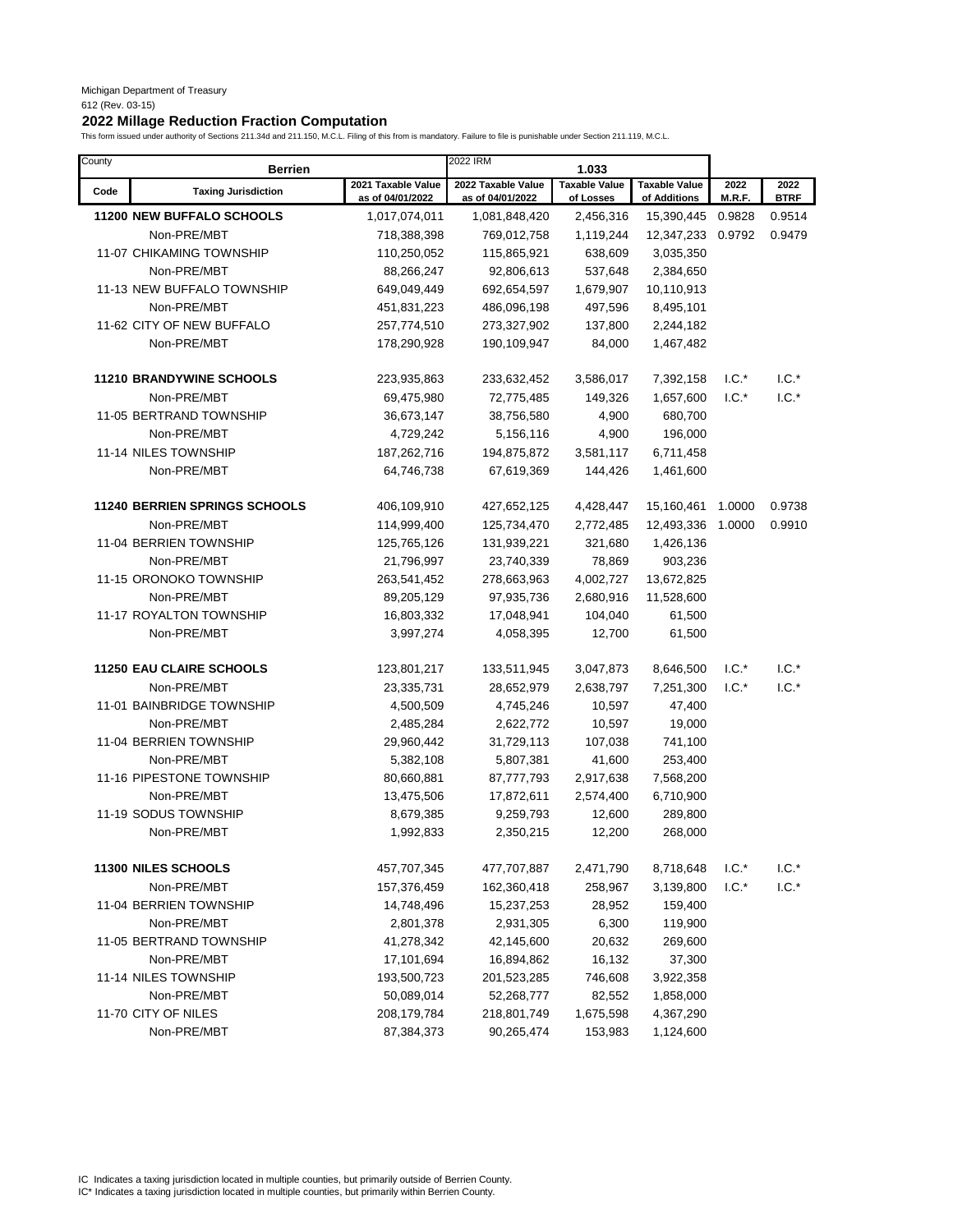### **2022 Millage Reduction Fraction Computation**

This form issued under authority of Sections 211.34d and 211.150, M.C.L. Filing of this from is mandatory. Failure to file is punishable under Section 211.119, M.C.L.

| County         | <b>Berrien</b>                  |                                        | 2022 IRM                               | 1.033                             |                                      |                |                     |
|----------------|---------------------------------|----------------------------------------|----------------------------------------|-----------------------------------|--------------------------------------|----------------|---------------------|
| Code           | <b>Taxing Jurisdiction</b>      | 2021 Taxable Value<br>as of 04/01/2022 | 2022 Taxable Value<br>as of 04/01/2022 | <b>Taxable Value</b><br>of Losses | <b>Taxable Value</b><br>of Additions | 2022<br>M.R.F. | 2022<br><b>BTRF</b> |
| 11310<br>11311 | <b>BUCHANAN SCHOOLS</b>         | 423,773,147                            | 445,442,510                            | 2,940,341                         | 10,038,807                           | 0.9984         | 0.9665              |
|                | Non-PRE/MBT                     | 132,999,049                            | 142,328,725                            | 458,279                           | 5,709,876                            | 1.0000         | 0.9701              |
|                | 11310 BUCHANAN (ORIGINAL)       | 362,607,567                            | 381,358,420                            | 2,846,389                         | 9,433,007                            |                |                     |
|                | Non-PRE/MBT                     | 112,923,306                            | 121,036,316                            | 394,061                           | 5,246,576                            |                |                     |
|                | 11-05 BERTRAND TOWNSHIP         | 60,138,704                             | 63,549,098                             | 119,400                           | 2,074,233                            |                |                     |
|                | Non-PRE/MBT                     | 22,581,358                             | 23,052,096                             | 4,300                             | 316,133                              |                |                     |
|                | 11-06 BUCHANAN TOWNSHIP         | 144,529,083                            | 152,263,909                            | 755,301                           | 3,332,087                            |                |                     |
|                | Non-PRE/MBT                     | 41,749,820                             | 45,141,549                             | 89,021                            | 2,011,500                            |                |                     |
|                | 11-14 NILES TOWNSHIP            | 58,846,405                             | 62,202,701                             | 268,600                           | 2,208,900                            |                |                     |
|                | Non-PRE/MBT                     | 7,488,473                              | 9,240,775                              | 195,900                           | 1,721,500                            |                |                     |
|                | 11-15 ORONOKO TOWNSHIP          | 2,891,633                              | 3,233,699                              | 188,235                           | 287,500                              |                |                     |
|                | Non-PRE/MBT                     | 1,096,456                              | 1,368,244                              | 35,940                            | 287,500                              |                |                     |
|                | 11-58 CITY OF BUCHANAN          | 96,201,742                             | 100,109,013                            | 1,514,853                         | 1,530,287                            |                |                     |
|                | Non-PRE/MBT                     | 40,007,199                             | 42,233,652                             | 68,900                            | 909,943                              |                |                     |
|                | 11311 BUCHANAN (GALIEN DEBT)    | 61,165,580                             | 64,084,090                             | 93,952                            | 605,800                              |                |                     |
|                | Non-PRE/MBT                     | 20,075,743                             | 21,292,409                             | 64,218                            | 463,300                              |                |                     |
|                | 11-05 BERTRAND TOWNSHIP         | 39,078,769                             | 40,748,861                             | 90,252                            | 438,700                              |                |                     |
|                | Non-PRE/MBT                     | 11,361,506                             | 11,988,971                             | 60,518                            | 317,000                              |                |                     |
|                | 11-06 BUCHANAN TOWNSHIP         | 2,592,922                              | 2,678,462                              | 0                                 | 0                                    |                |                     |
|                | Non-PRE/MBT                     | 608,523                                | 628,593                                | 0                                 | 0                                    |                |                     |
|                | 11-09 GALIEN TOWNSHIP           | 7,103,824                              | 7,352,548                              | 3,700                             | 38,300                               |                |                     |
|                | Non-PRE/MBT                     | 1,458,734                              | 1,362,135                              | 3,700                             | 17,500                               |                |                     |
|                | 11-22 WEESAW TOWNSHIP           | 12,390,065                             | 13,304,219                             | 0                                 | 128,800                              |                |                     |
|                | Non-PRE/MBT                     | 6,646,980                              | 7,312,710                              | 0                                 | 128,800                              |                |                     |
|                | <b>11320 WATERVLIET SCHOOLS</b> | 255,333,269                            | 268,792,740                            | 921,085                           | 6,821,074                            | $1.C.^*$       | $1.C.*$             |
|                | Non-PRE/MBT                     | 108,626,288                            | 115,792,699                            | 272,813                           | 4,368,131                            | $1.C.*$        | $1.C.*$             |
|                | 11-01 BAINBRIDGE TOWNSHIP       | 55,366,711                             | 58,118,746                             | 250,040                           | 735,843                              |                |                     |
|                | Non-PRE/MBT                     | 7,224,316                              | 7,609,399                              | 37,292                            | 155,000                              |                |                     |
|                | 11-08 COLOMA TOWNSHIP           | 2,056,971                              | 2,176,247                              | 4,600                             | 18,900                               |                |                     |
|                | Non-PRE/MBT                     | 872,599                                | 919,820                                | 100                               | 300                                  |                |                     |
|                | 11-21 WATERVLIET TOWNSHIP       | 167,867,447                            | 176,787,444                            | 359,266                           | 5,822,131                            |                |                     |
|                | Non-PRE/MBT                     | 90,733,888                             | 96,729,949                             | 158,660                           | 4,117,431                            |                |                     |
|                | 11-78 CITY OF WATERVLIET        | 30,042,140                             | 31,710,303                             | 307,179                           | 244,200                              |                |                     |
|                | Non-PRE/MBT                     | 9,795,485                              | 10,533,531                             | 76,761                            | 95,400                               |                |                     |
|                | 11330 COLOMA SCHOOLS            | 423,830,026                            | 450,183,351                            | 3,180,688                         | 11,405,567                           | $1.C.*$        | $1.C.*$             |
|                | Non-PRE/MBT                     | 190,659,504                            | 206,369,380                            | 1,243,602                         | 8,798,291                            | $1.C.*$        | $1.C.*$             |
|                | 11-01 BAINBRIDGE TOWNSHIP       | 19,480,361                             | 20,297,333                             | 39,184                            | 191,600                              |                |                     |
|                | Non-PRE/MBT                     | 1,736,714                              | 1,885,737                              | 5,765                             | 67,900                               |                |                     |
|                | 11-03 BENTON TOWNSHIP           | 9,207,127                              | 10,207,037                             | 62,700                            | 683,100                              |                |                     |
|                | Non-PRE/MBT                     | 2,196,510                              | 2,858,494                              | 62,700                            | 683,100                              |                |                     |
|                | 11-08 COLOMA TOWNSHIP           | 227,250,280                            | 238,238,965                            | 1,209,621                         | 3,222,565                            |                |                     |
|                | Non-PRE/MBT                     | 106,268,324                            | 112,046,496                            | 326,462                           | 2,410,200                            |                |                     |
|                | 11-10 HAGAR TOWNSHIP            | 131,957,258                            | 143,960,753                            | 1,658,459                         | 6,888,787                            |                |                     |
|                | Non-PRE/MBT                     | 67,076,863                             | 75,613,281                             | 834,575                           | 5,502,891                            |                |                     |
|                | 11-21 WATERVLIET TOWNSHIP       | 235,707                                | 243,335                                | 0                                 | 0                                    |                |                     |
|                | Non-PRE/MBT                     | 11,955                                 | 12,200                                 | 0                                 | 0                                    |                |                     |
|                | 11-60 CITY OF COLOMA            | 35,699,293                             | 37,235,928                             | 210,724                           | 419,515                              |                |                     |
|                | Non-PRE/MBT                     | 13,369,138                             | 13,953,172                             | 14,100                            | 134,200                              |                |                     |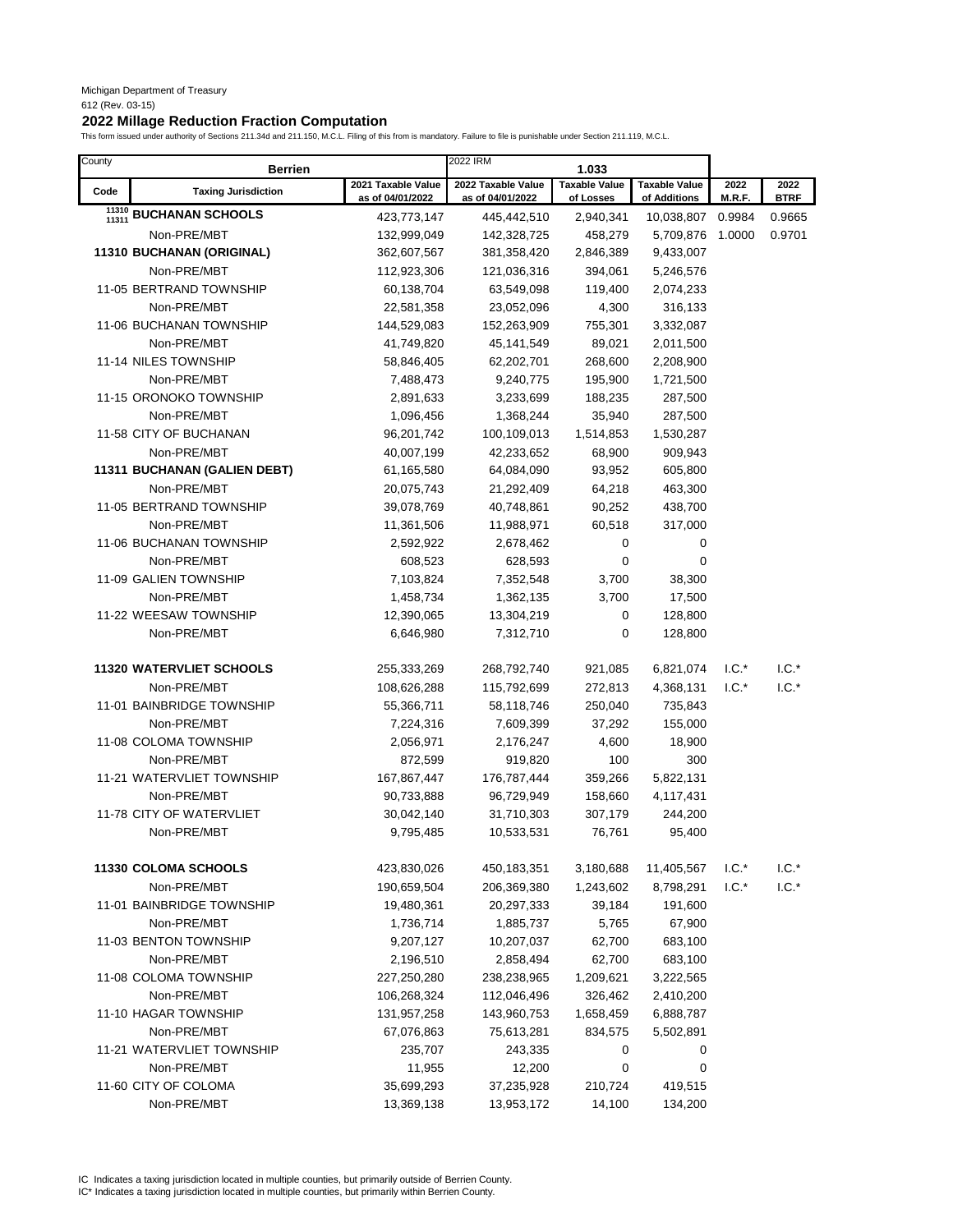| County             | <b>Berrien</b>                 |                                        | 2022 IRM                               | 1.033                             |                                      |                |                     |
|--------------------|--------------------------------|----------------------------------------|----------------------------------------|-----------------------------------|--------------------------------------|----------------|---------------------|
| Code               | <b>Taxing Jurisdiction</b>     | 2021 Taxable Value<br>as of 04/01/2022 | 2022 Taxable Value<br>as of 04/01/2022 | <b>Taxable Value</b><br>of Losses | <b>Taxable Value</b><br>of Additions | 2022<br>M.R.F. | 2022<br><b>BTRF</b> |
|                    | <b>11340 BRIDGMAN SCHOOLS</b>  | 1,533,117,440                          | 1,524,203,329                          | 38,047,409                        | 18,467,085                           | 1.0000         | 0.9929              |
|                    | Non-PRE/MBT                    | 1,300,022,732                          | 1,295,164,042                          | 13,952,080                        | 4,470,982                            | 1.0000         | 0.9964              |
|                    | 11-02 BARODA TOWNSHIP          | 5,283,075                              | 5,524,500                              | 1,245                             | 24,000                               |                |                     |
|                    | Non-PRE/MBT                    | 399,059                                | 453,497                                | 700                               | 7,100                                |                |                     |
|                    | 11-11 LAKE TOWNSHIP            | 1,409,307,061                          | 1,394,353,678                          | 36,868,898                        | 16,176,985                           |                |                     |
|                    | Non-PRE/MBT                    | 1,247,049,251                          | 1,238,791,680                          | 13,859,513                        | 3,010,882                            |                |                     |
|                    | 11-12 LINCOLN TOWNSHIP         | 1,768,668                              | 1,792,713                              | 22,300                            | 55,600                               |                |                     |
|                    | Non-PRE/MBT                    | 1,172,216                              | 1,178,361                              | $\mathbf 0$                       | 0                                    |                |                     |
|                    | 11-56 CITY OF BRIDGMAN         | 116,758,636                            | 122,532,438                            | 1,154,966                         | 2,210,500                            |                |                     |
|                    | Non-PRE/MBT                    | 51,402,206                             | 54,740,504                             | 91,867                            | 1,453,000                            |                |                     |
|                    | <b>11670 RIVERSIDE SCHOOLS</b> | 16,873,609                             | 17,553,481                             | 149,906                           | 547,648                              | 1.0000         | 0.9834              |
|                    | Non-PRE/MBT                    | 5,766,012                              | 5,758,875                              | 87,683                            | 307,500                              | 1.0000         | 1.0416              |
|                    | 11-10 HAGAR TOWNSHIP           | 16,873,609                             | 17,553,481                             | 149,906                           | 547,648                              |                |                     |
|                    | Non-PRE/MBT                    | 5,766,012                              | 5,758,875                              | 87,683                            | 307,500                              |                |                     |
|                    | <b>11830 RIVER SCHOOLS</b>     | 7,027,819                              | 7,729,041                              | 3,400                             | 511,933                              | 1.0000         | 0.9733              |
|                    | Non-PRE/MBT                    | 1,384,632                              | 1,424,305                              | 3,100                             | 38,400                               | 1.0000         | 0.9968              |
|                    | 11-19 SODUS TOWNSHIP           | 7,027,819                              | 7,729,041                              | 3,400                             | 511,933                              |                |                     |
|                    | Non-PRE/MBT                    | 1,384,632                              | 1,424,305                              | 3,100                             | 38,400                               |                |                     |
| <b>Cass County</b> |                                |                                        |                                        |                                   |                                      |                |                     |
|                    | <b>14020 DOWAGIAC SCHOOLS</b>  | 4,061,017                              | 4,170,588                              | $\mathbf 0$                       | 2,200                                | I.C.           | I.C.                |
|                    | Non-PRE/MBT                    | 388,591                                | 403,083                                | $\mathbf 0$                       | 2,200                                | I.C.           | I.C.                |
|                    | 11-01 BAINBRIDGE TOWNSHIP      | 2,943,061                              | 3,040,382                              | $\mathbf 0$                       | 400                                  |                |                     |
|                    | Non-PRE/MBT                    | 224,959                                | 232,594                                | $\mathbf 0$                       | 400                                  |                |                     |
|                    | 11-04 BERRIEN TOWNSHIP         | 72,500                                 | 74,892                                 | 0                                 | $\mathbf 0$                          |                |                     |
|                    | Non-PRE/MBT                    | 72,500                                 | 74,892                                 | $\mathbf 0$                       | $\mathbf 0$                          |                |                     |
|                    | 11-16 PIPESTONE TOWNSHIP       | 1,045,456                              | 1,055,314                              | $\mathbf 0$                       | 1,800                                |                |                     |
|                    | Non-PRE/MBT                    | 91,132                                 | 95,597                                 | $\mathbf 0$                       | 1,800                                |                |                     |
|                    | Van Buren County               |                                        |                                        |                                   |                                      |                |                     |
|                    | 80040 COVERT SCHOOLS           | 1,193,885                              | 1,251,196                              | $\mathbf 0$                       | 34,700                               | I.C.           | I.C.                |
|                    | Non-PRE/MBT                    | 467,464                                | 504,590                                | $\mathbf 0$                       | 31,600                               | I.C.           | I.C.                |
|                    | 11-08 COLOMA TOWNSHIP          | 820,326                                | 844,864                                | $\mathbf 0$                       | $\pmb{0}$                            |                |                     |
|                    | Non-PRE/MBT                    | 297,671                                | 304,967                                | $\mathbf 0$                       | $\mathbf 0$                          |                |                     |
|                    | 11-21 WATERVLIET TOWNSHIP      | 373,559                                | 406,332                                | $\mathbf 0$                       | 34,700                               |                |                     |
|                    | Non-PRE/MBT                    | 169,793                                | 199,623                                | $\Omega$                          | 31,600                               |                |                     |